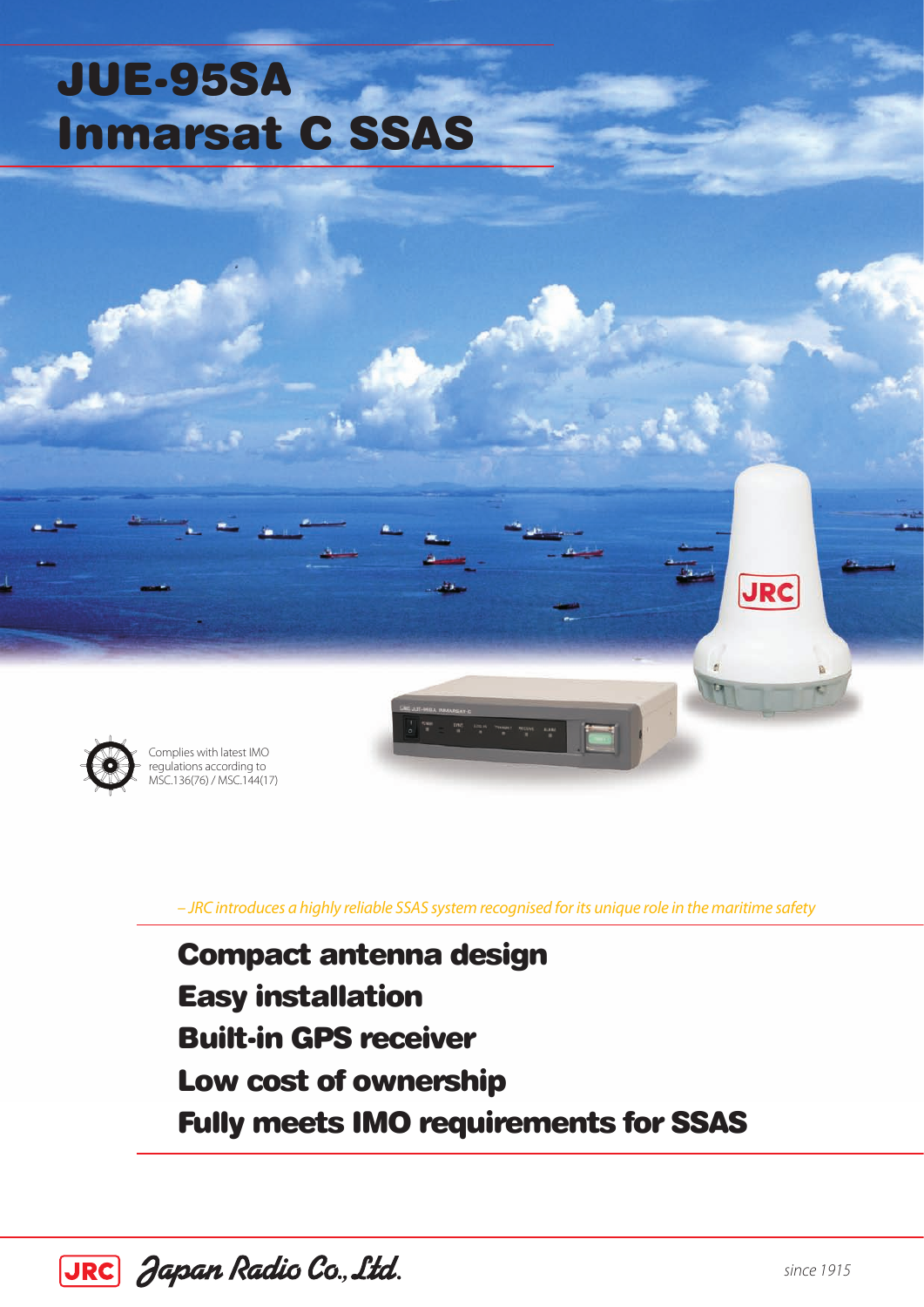### **JUE-95SA Inmarsat C SSAS – performance features**

#### Unique features

The JUE-95SA is a small, lightweight and highly reliable terminal, recognised for its unique role in maritime safety and plays an integral part in the safety of live at sea.

### About SSAS

Ship Security Alert Systems (SSAS) is a system that contributes to the IMO's efforts to strengthen maritime security and suppress acts of terrorism and piracy against shipping. In case of attempted piracy or terrorism, the vessel's SSAS function can be activated and appropriate law-enforcement or military forces can be alerted.

#### Compact solution

**JRC**<br>NQE-3154  $\circ$  JRC has developed a compact, mobile satellite communication system. The JUE-95SA Inmarsat C SSAS utilises two-way data/messaging communications anywhere in the world. New IMO requirements state two security alarm buttons must be provided. These are located discreetly on the vessel and can be activated in case of piracy or terrorist attack. It will allow covert activation which transmits an alert signal from vessel to shore, alerting the appropriate authority that the security of the vessel is under threat or has been compromised. The SSAS system will not raise the alert onboard the vessel, nor alert any other ships.

If vessels have older Inmarsat C systems onboard, you can simply install JRC's JUE-95SA in order to comply with current SOLAS regulations.

#### JRC StarNetwork™

JRC has been providing sales and support of products since 1915. Today, JRC offers comprehensive assistance through its organisation, in partnership with a worldwide StarNetwork™ of over 270 fully trained and qualified partners and agents, assisting you 24 hours a day, 7 days a week and 365 days a year.



## **JUE-95SA** Inmarsat C SSAS - Ship Security Al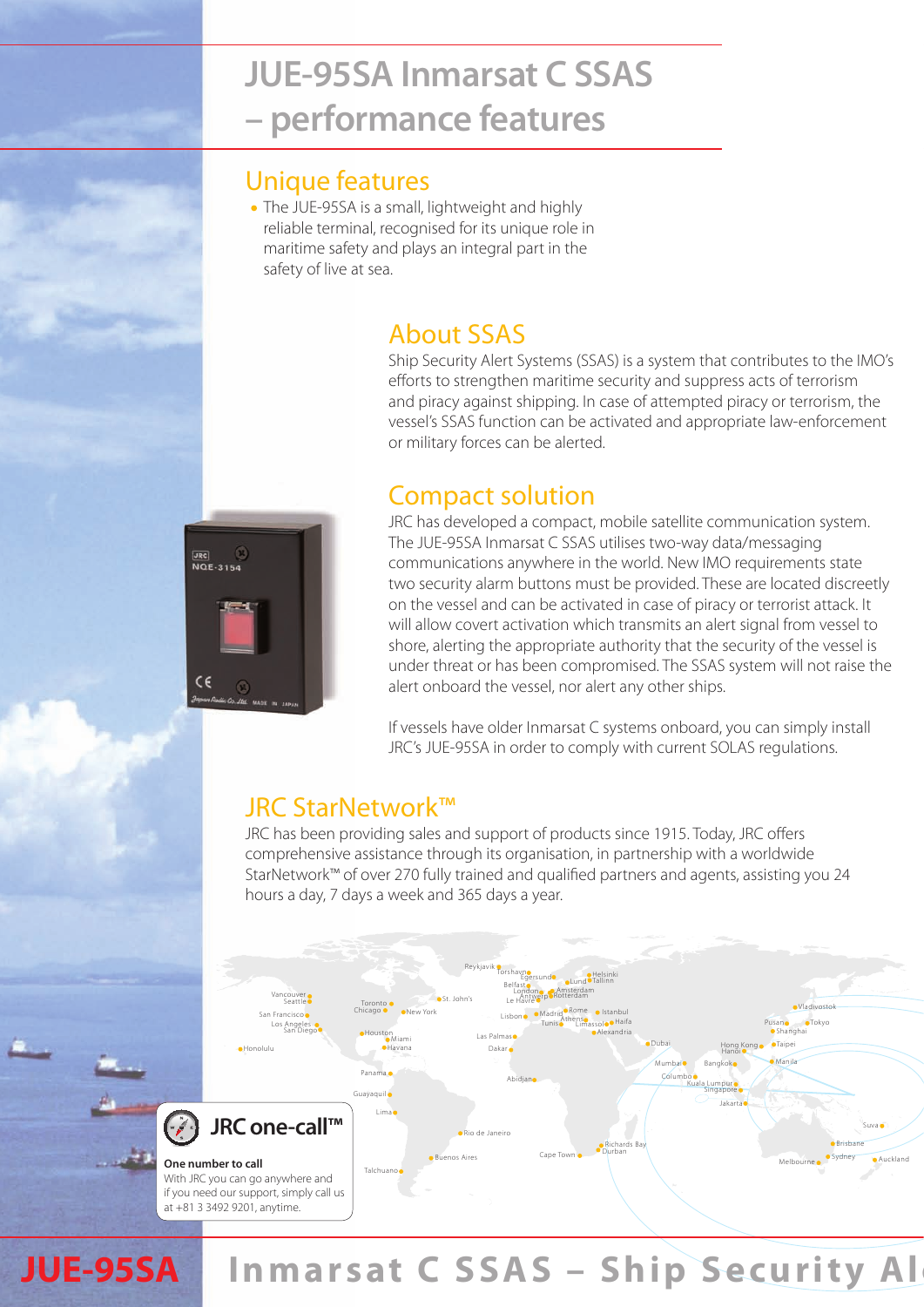# **JUE-95SA Inmarsat C SSAS – system flexibility**

### Self diagnosis

JRC's mobile JUE-95SA terminal incorporates various self-diagnostic programmes to facilitate maintenance and troubleshooting, reporting any possible problems it might suffer. The results are displayed on the data terminal. These functions will allow for easy maintenance and more reliability. In addition, automatic testing for performance verification and commissioning via the satellite channel is also available.

### JCmail

JCmail, a freeware application developed by JRC, enables you to transmit and receive email messages very easily on your PC.

Note: Although JUE-95SA operates on Inmarsat C principle it does not support EGC message reception.

| 'n |  |
|----|--|

|                                                            | Pacence level  . SACPIVE Good - 15 |
|------------------------------------------------------------|------------------------------------|
| Pesition N'003830 E1800000 UTC Date 8 Time 2005/01/01 0124 |                                    |
|                                                            |                                    |
|                                                            |                                    |
|                                                            |                                    |
|                                                            |                                    |
|                                                            |                                    |
|                                                            |                                    |
|                                                            |                                    |
|                                                            |                                    |
|                                                            |                                    |
|                                                            |                                    |
|                                                            |                                    |
|                                                            |                                    |
|                                                            |                                    |
|                                                            | Editor   Sunt Anna   Malbor   EGC  |

### Flexible installation

The JUE-95SA system has the same cable management philosophy resembling all other Inmarsat products that JRC is offering, allowing for an easy installation as only a single coax cable is used between antenna and terminal. Both are very compact and can be easily installed on any size and type of vessel.



ert Systems



JRC Japan Radio Co., Ltd.